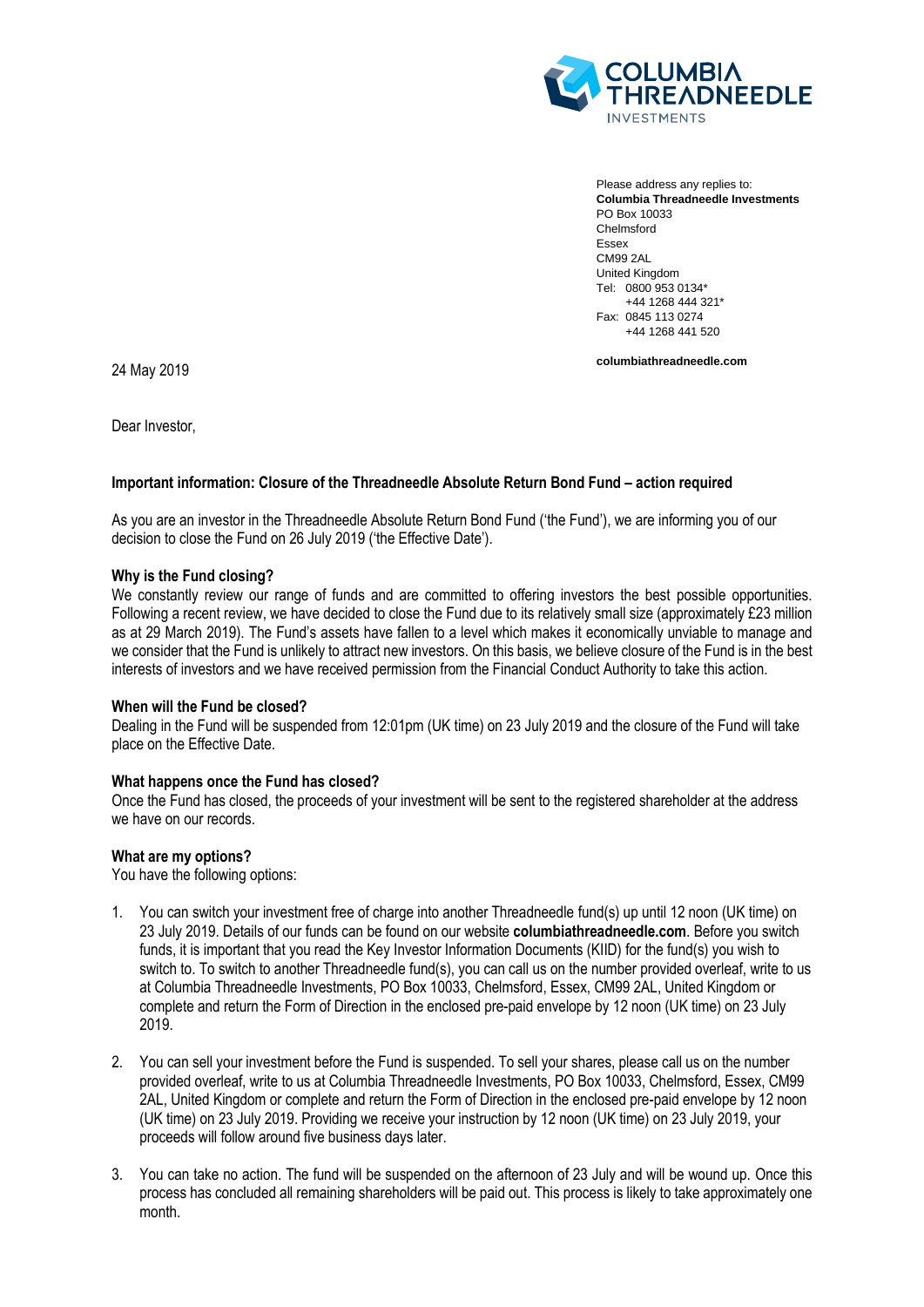**Please note, in order to switch your shares before the Fund is suspended, we must receive your instruction via phone or mail before 12 noon (UK time) on 23 July 2019. Any instructions received after this time will not be accepted, and we will redeem your holdings and send you the proceeds instead.** 

If you are unclear about which option to choose, please speak to a financial adviser. If we do not receive your instruction by 12 noon (UK time) on 23 July 2019, we will cash in your investment on the Effective Date and send the proceeds to you as soon as possible after the end of the termination process (**we expect this to take approximately one month**).

#### **I hold the Fund in an ISA. What options do I have?**

If you want to keep your investment in an ISA, you have the following options:

- 1. Switch your investment free of charge into another Threadneedle fund(s) by calling the below number or writing to us at Columbia Threadneedle Investments, PO Box 10033, Chelmsford, Essex, CM99 2AL, United Kingdom before 12 noon (UK time) on 23 July 2019.
- 2. Transfer your ISA investment to another ISA manager. To do so you will need to complete an ISA transfer form and send it to your new ISA manager, who will then contact us to complete the transfer. Please note that ISA transfers can take around 30 days to complete, so you need to ensure you allow enough time for your ISA manager to complete the transfer.

#### **Are there any tax implications?**

There may be tax implications depending on your individual circumstances. We are unable to provide tax advice and we therefore suggest that you seek advice from your tax adviser about any potential tax implications before you take any action.

#### **What do I need to do?**

Please let us know what action you would like to take by 12 noon (UK time) on 23 July 2019. If you decide to take no action, your shares will be redeemed and the proceeds sent to you.

#### **Further information**

To find out more, please visit **columbiathreadneedle.com/changes** 

If you are unclear about the contents of this letter, or have any further questions, please contact us. For UK investors please call us on 0800 953 0134\*. For investors outside the UK, please call +352 46 40 10 7020\*. Our team is available from 8:00am to 6:00pm, Monday to Friday (UK time).

If you are unsure about your investment you should speak to a financial adviser. If you are based in the UK, you can find one in your area by visiting www.unbiased.co.uk – please note we do not endorse the advisers on the site.

Yours sincerely,

Gay &

Gary Collins Head of Distribution EMEA & Latin America Columbia Threadneedle Investments

\*Calls may be recorded.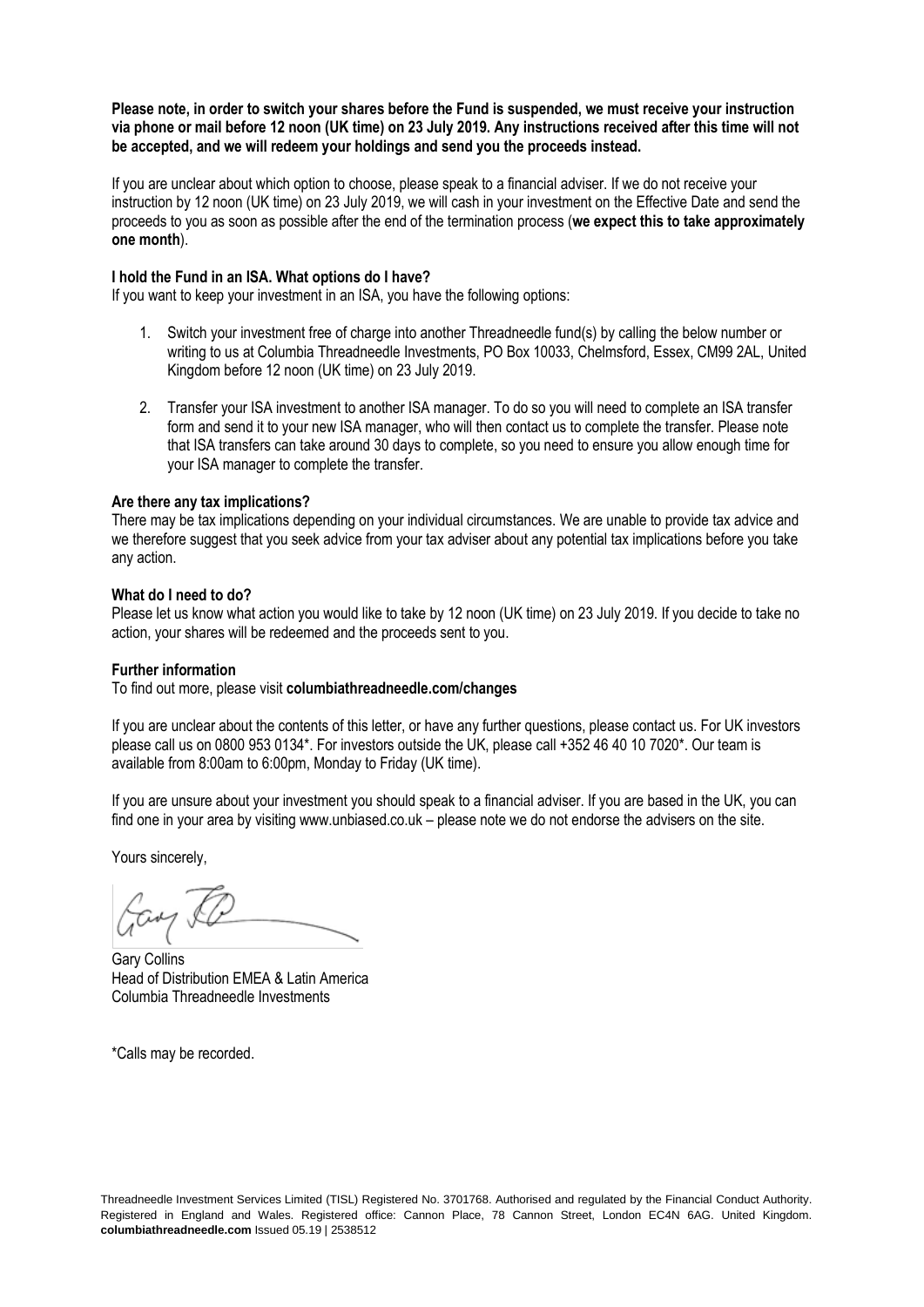# FORM OF DIRECTION

To: Threadneedle Investment Services Limited, as Authorised Corporate Director of Threadneedle Specialist Investment Funds ICVC

|                   | First holder | Second holder |
|-------------------|--------------|---------------|
| I/We              |              |               |
| (Name)            |              |               |
|                   |              |               |
|                   |              |               |
|                   |              |               |
| Account<br>number |              |               |

*Please indicate your choice by ticking the box.*

[ ] **Option 1:** Accept the switch offer as described in the letter to investors in the Threadneedle Absolute Return Bond Fund dated 24 May 2019 and authorise Threadneedle Investment Services Limited to switch my/our existing holdings in the Fund (and any future regular savers installments into the Fund) to:

| <b>Fund Name</b> | <b>ISIN</b>  | % Split |
|------------------|--------------|---------|
|                  |              | .       |
|                  |              | .       |
|                  |              | .       |
|                  | <b>Total</b> | 100%    |

Please insert the full name of the chosen fund(s) and the % split.